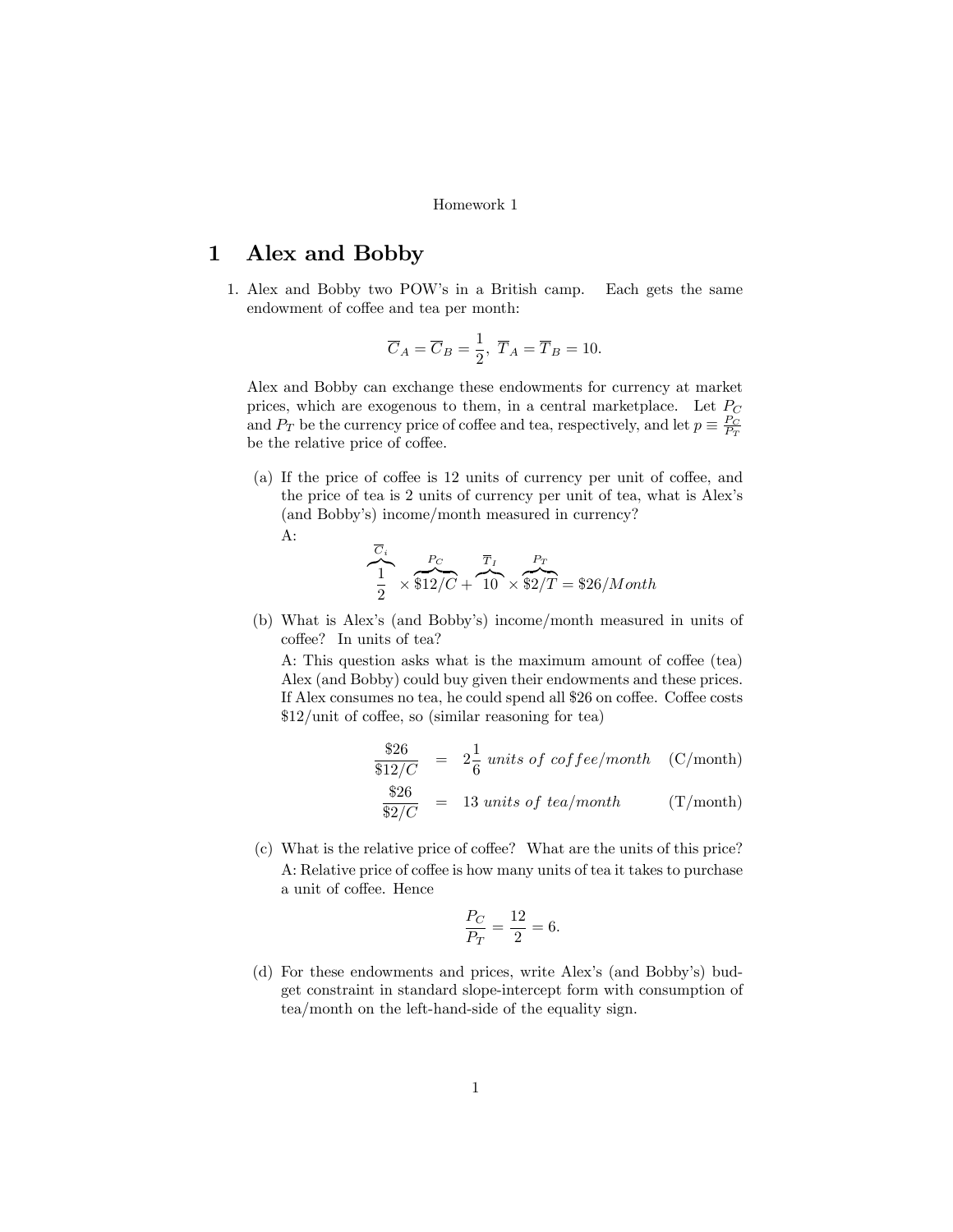A: Start with income equals expenditure, rearrange to put  $P_T T_i$  on the lhs, then divide by  $P_T$ :

$$
P_C \overline{C}_i + P_T \overline{T}_i = P_C C_i + P_T T_i, i = A, B;
$$
  
\n
$$
P_T T_i = P_C \overline{C}_i + P_T \overline{T}_i - P_C C_i;
$$
  
\n
$$
T_i = \overline{T}_i + p \overline{C}_i - p C_i;
$$
  
\n
$$
\overline{R}_i^T
$$
  
\n
$$
\overline{T}_i
$$
  
\n
$$
\overline{T}_i
$$
  
\n
$$
\overline{T}_i
$$
  
\n
$$
\overline{T}_i
$$
  
\n
$$
\overline{T}_i
$$
  
\n
$$
\overline{T}_i
$$
  
\n
$$
\overline{T}_i
$$
  
\n
$$
\overline{T}_i
$$
  
\n
$$
\overline{T}_i
$$
  
\n
$$
\overline{T}_i
$$
  
\n
$$
\overline{T}_i
$$
  
\n
$$
\overline{T}_i
$$
  
\n
$$
\overline{T}_i
$$
  
\n
$$
\overline{T}_i
$$
  
\n
$$
\overline{T}_i
$$
  
\n
$$
\overline{T}_i
$$
  
\n
$$
\overline{T}_i
$$
  
\n
$$
\overline{T}_i
$$
  
\n
$$
\overline{T}_i
$$
  
\n
$$
\overline{T}_i
$$
  
\n
$$
\overline{T}_i
$$
  
\n
$$
\overline{T}_i
$$
  
\n
$$
\overline{T}_i
$$
  
\n
$$
\overline{T}_i
$$
  
\n
$$
\overline{T}_i
$$
  
\n
$$
\overline{T}_i
$$
  
\n
$$
\overline{T}_i
$$
  
\n
$$
\overline{T}_i
$$
  
\n
$$
\overline{T}_i
$$
  
\n
$$
\overline{T}_i
$$
  
\n
$$
\overline{T}_i
$$
  
\n
$$
\overline{T}_i
$$
  
\n
$$
\overline{T}_i
$$
  
\n
$$
\overline{T}_i
$$
  
\n
$$
\overline{T}_i
$$
  
\n
$$
\overline{T}_i
$$
  
\n
$$
\overline{T}_i
$$

(e) With tea on the vertical axis and coffee on the horizontal, draw a schematic diagram of his budget constraint, making sure you identify all relevant features, i.e., slope, intercepts, and endowment point. Intercepts:  $(0, 13), \ (\frac{13}{6} \approx 2.166, 0)$ Slope:  $-6$ 



- (f) What would happen to this schematic diagram if both  $P_C$  and  $P_T$ were to double? Triple? Be cut in half? A. Nothing
- 2. Their preferences are represented by the following utility functions:

$$
U_A = T_A + 4 \ln C_A;
$$
  

$$
U_B = T_B + 2 \ln C_B.
$$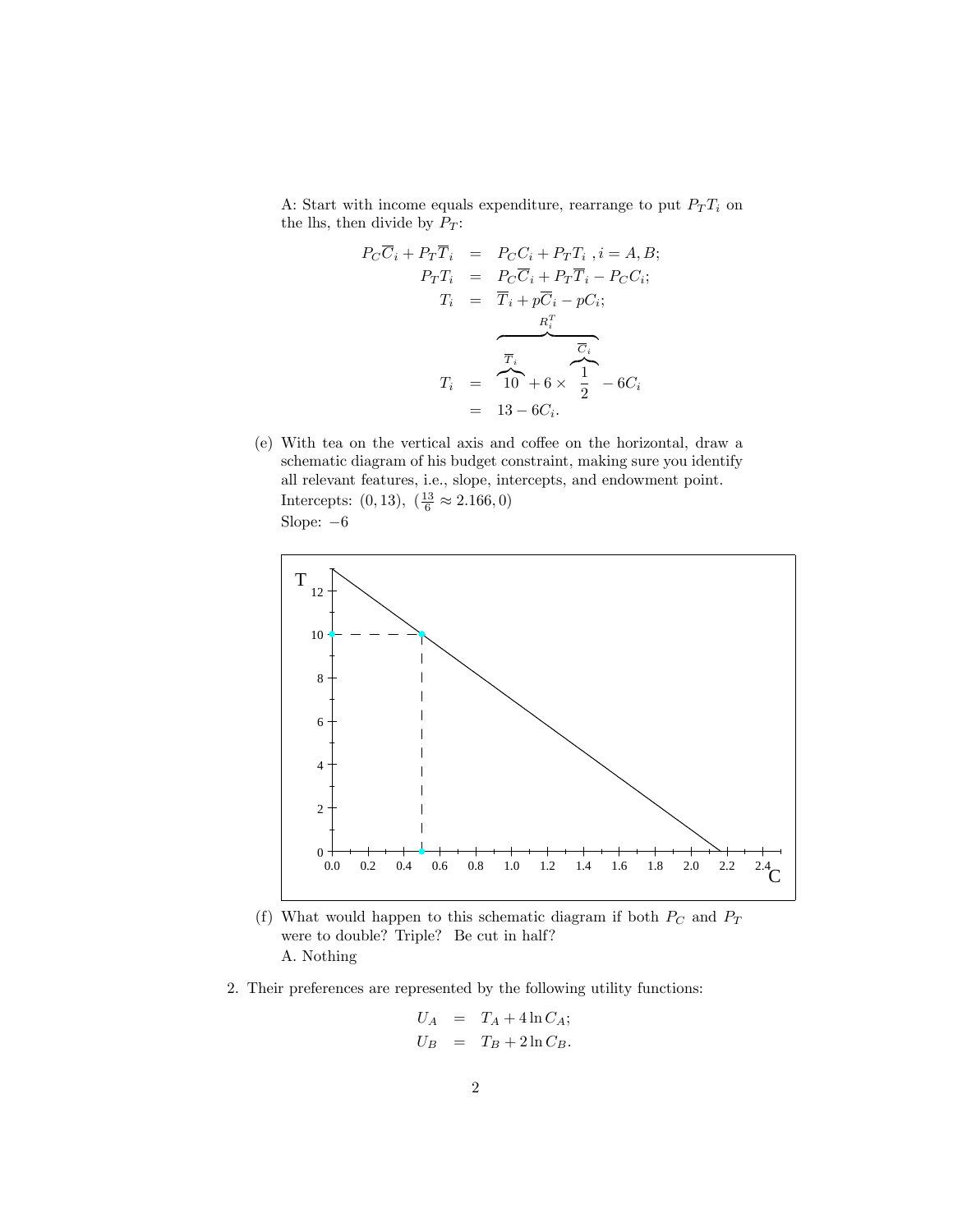Note: The parametric form of these utility functions are:

$$
U_A = T_A + \gamma_A \ln C_A;
$$
  

$$
U_B = T_B + \gamma_B \ln C_B.
$$

Their indifference maps are thus described by the family of curves found by rearranging the above equations as

$$
T_A = U_A - 4 \ln C_A;
$$
  
\n
$$
T_B = U_B - 2 \ln C_B.
$$

They look like the following, where Alex's indifference curves are red and Bobby's are black:



(a) Who would you describe as the "coffee-lover" and explain why.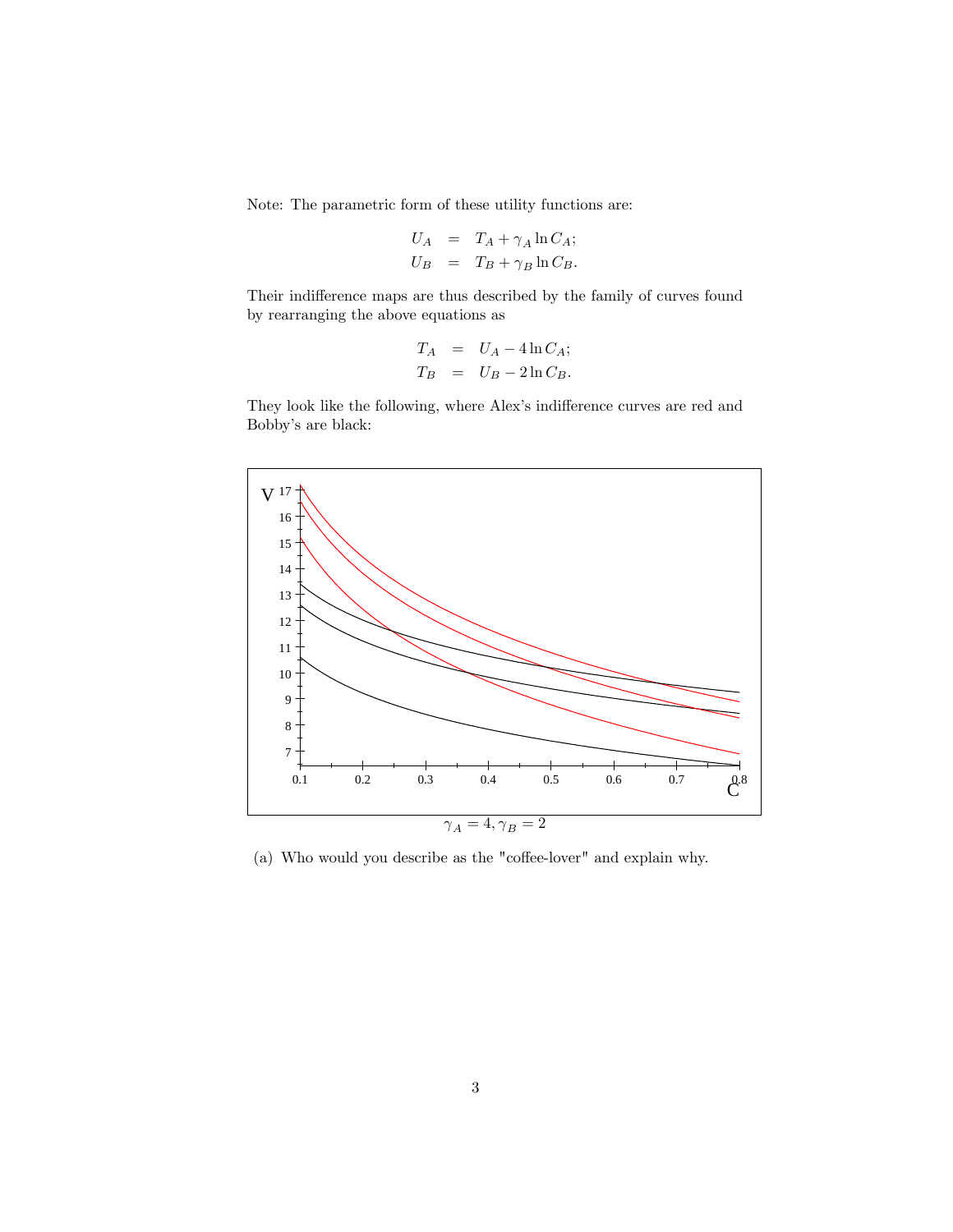

Consider a point where an indifference curve for Alex crosses an indifference curve for Bobby, as illustrated above. Imagine taking one unit (to be exact, an infinitesimally small amount) of  $V$  away from each of them. To make them just as well off as they were at the initial point, you would have to give Bobby more  $C$ . Bobby loves tea so much relative to Alex that if you take away a little tea from him you need to give him more coffee to compensate him, i.e., make him as well off as before you took away the tea, than you have to give Alex. Bobby is (relatively speaking) the "tea-lover" and Alex is (relatively speaking (the "coffee-lover).

(b) Derive the demand curves and the inverse demand curves for coffee for Alex and for Bobby.

A. I reproduce the utility functions (rearranged with T on the lhs of the equations)

$$
T_A = U_A - 4 \ln C_A;
$$
  
\n
$$
T_B = U_B - 2 \ln C_B,
$$

The tangency condition requires that the  $MRS = -p$ :

$$
\frac{dT_A}{dC_A} = \frac{-4}{C_A} = -p;\tag{TC}
$$

$$
C_A^d \quad = \quad \frac{4}{p}; \qquad \qquad (C_A^d)
$$

$$
p = \frac{4}{C_A}.\tag{inverse}
$$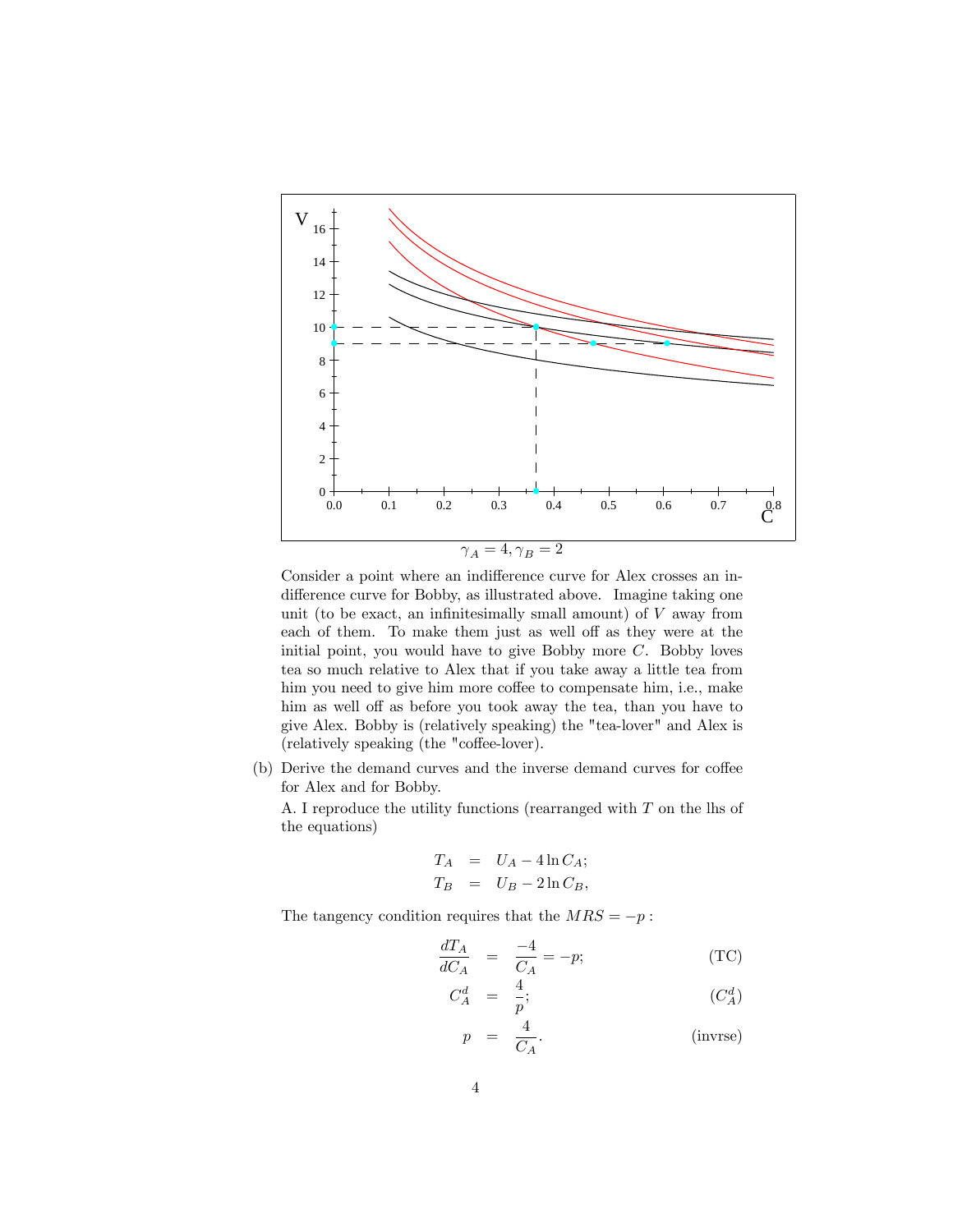For Bobby:

$$
\frac{dT_B}{dC_B} = \frac{-2}{C_B} = -p;\tag{TC}
$$

$$
C_B^d = \frac{2}{p}; \t\t (C_B^d)
$$

$$
p = \frac{2}{C_B}.\tag{inverse}
$$

(c) Derive the demand curves for both Alex and for Bobby for tea. A. We need the budget constraints:

$$
T_i = \overline{T}_i + p\overline{C}_i - pC_i, \ i = A, B.
$$

We know what  $pC_i$  is from the coffee demand curves:

$$
pC_A = 4;
$$
  

$$
pC_B = 2.
$$

Hence,

$$
T_A = \overline{10} + p \times \overline{1} - \overline{4} = 6 + \frac{1}{2}p;
$$
  
\n
$$
T_B = 10 + p \times \frac{1}{2} - 2 = 4 + \frac{1}{2}p.
$$

(d) Assume Alex and Bobby are the only two POW's in the British camp. Derive the autarkic equilibrium for their camp. That is, put numbers in for the following variables:

$$
p_a = \underline{\hspace{1cm}} \underline{\hspace{1cm}} \underline{\hspace{1cm}} \underline{\hspace{1cm}} \underline{\hspace{1cm}} \underline{\hspace{1cm}} \underline{\hspace{1cm}} \underline{\hspace{1cm}} \underline{\hspace{1cm}} \underline{\hspace{1cm}} \underline{\hspace{1cm}} \underline{\hspace{1cm}} \underline{\hspace{1cm}} \underline{\hspace{1cm}} \underline{\hspace{1cm}} \underline{\hspace{1cm}} \underline{\hspace{1cm}} \underline{\hspace{1cm}} \underline{\hspace{1cm}} \underline{\hspace{1cm}} \underline{\hspace{1cm}} \underline{\hspace{1cm}} \underline{\hspace{1cm}} \underline{\hspace{1cm}} \underline{\hspace{1cm}} \underline{\hspace{1cm}} \underline{\hspace{1cm}} \underline{\hspace{1cm}} \underline{\hspace{1cm}} \underline{\hspace{1cm}} \underline{\hspace{1cm}} \underline{\hspace{1cm}} \underline{\hspace{1cm}} \underline{\hspace{1cm}} \underline{\hspace{1cm}} \underline{\hspace{1cm}} \underline{\hspace{1cm}} \underline{\hspace{1cm}} \underline{\hspace{1cm}} \underline{\hspace{1cm}} \underline{\hspace{1cm}} \underline{\hspace{1cm}} \underline{\hspace{1cm}} \underline{\hspace{1cm}} \underline{\hspace{1cm}} \underline{\hspace{1cm}} \underline{\hspace{1cm}} \underline{\hspace{1cm}} \underline{\hspace{1cm}} \underline{\hspace{1cm}} \underline{\hspace{1cm}} \underline{\hspace{1cm}} \underline{\hspace{1cm}} \underline{\hspace{1cm}} \underline{\hspace{1cm}} \underline{\hspace{1cm}} \underline{\hspace{1cm}} \underline{\hspace{1cm}} \underline{\hspace{1cm}} \underline{\hspace{1cm}} \underline{\hspace{1cm}} \underline{\hspace{1cm}} \underline{\hspace{1cm}} \underline{\hspace{1cm}} \underline{\hspace{1cm}} \underline{\hspace{1cm}} \underline{\hspace{1cm}} \underline{\hspace{1cm}} \underline{\hspace{1cm}} \underline{\hspace{1cm}} \underline{\hspace{1cm}} \underline{\hspace{1cm}} \underline{\hspace{1cm}} \underline{\hspace{1cm}} \underline{\hspace{1cm}} \underline{\hspace{1cm}} \underline{\hspace{1cm}} \underline{\hspace{1cm}} \underline{\hspace{1cm}} \underline{\hspace{1cm}} \underline{\hspace{1cm}} \underline{\hspace{1cm}} \underline{\hspace{1cm}} \underline{\hspace{1cm}}
$$

Answer: First find the market demand curve for coffee:

$$
C_A^d + C_B^d = \frac{2}{p} + \frac{4}{p} = \frac{6}{p}.
$$

Market supply is

$$
\overline{C}_A + \overline{C}_B = \frac{1}{2} + \frac{1}{2} = 1.
$$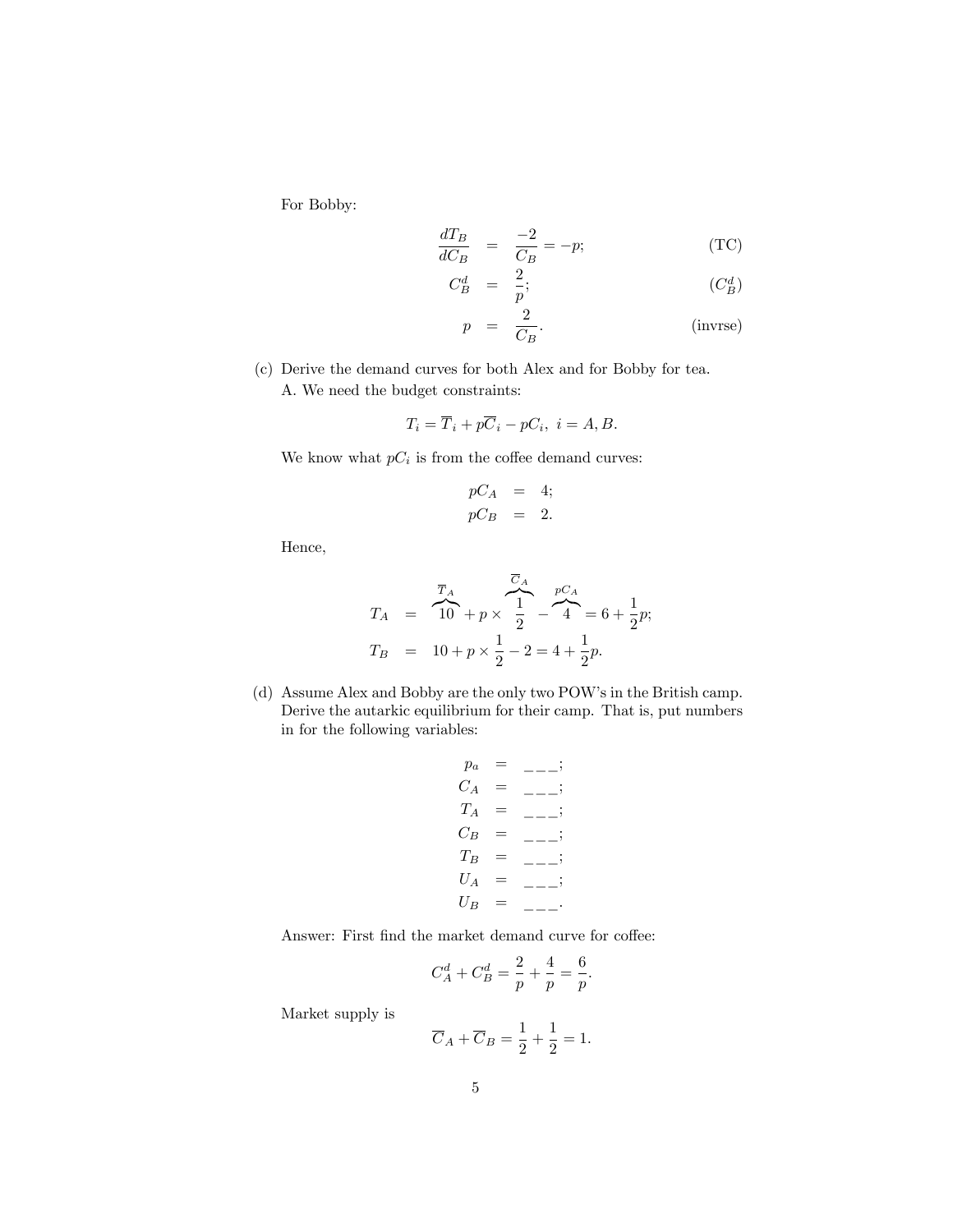Equilibrium is thus

$$
\frac{6}{p} = 1; \ p_a = 6.
$$

From the demand functions:

$$
C_A = \frac{4}{p_a} = \frac{2}{3}; T_A = 6 + \frac{1}{2}p_a = 9;
$$
  

$$
C_B = \frac{2}{p_a} = \frac{1}{3}; T_B = 8 + \frac{1}{2}p_a = 11.
$$

Utility levels?

$$
U_A = T_A + 4 \ln C_A = 9 + 4 \ln \frac{2}{3} = 7.3781;
$$
  

$$
U_B = T_B + 2 \ln C_B = 11 + 2 \ln \frac{1}{3} = 8.8028;
$$

 $10 + 2 \ln \frac{1}{2} = 8.6137$  $10 + 4 \ln \frac{1}{2} = 7.2274$  $11 + 2 \ln \frac{1}{3} = 8.8028$  $9 + 4 \ln \frac{2}{3} = 7.3781$ 

(e) If Alex and Bobby were forced to consume their own endowment without trading with each other, what would their utility levels have been?

A:

$$
U_A = T_A + 4 \ln C_A = 10 + 4 \ln \frac{1}{2} = 7.2274;
$$
  

$$
U_B = T_B + 2 \ln C_B = 10 + 2 \ln \frac{1}{2} = 8.6137.
$$

(f) In the situation where they both consumed their respective endowments, would you say Bobby is better off than Alex?

A: No. Monotonic transformations.

(g) By being able to trade with each other instead of having to consume their endowments, Alex's utility function changed by  $+.1507$ , while Bobby's changed by  $+.1891.$  Would you say Bobby gained more from being able to trade with Alex than did Alex?

No. Once again, no interpersonal comparisons of utility! New Jersey Turnpike exit numbering!

Below is a depiction of autarkic equilibrium.